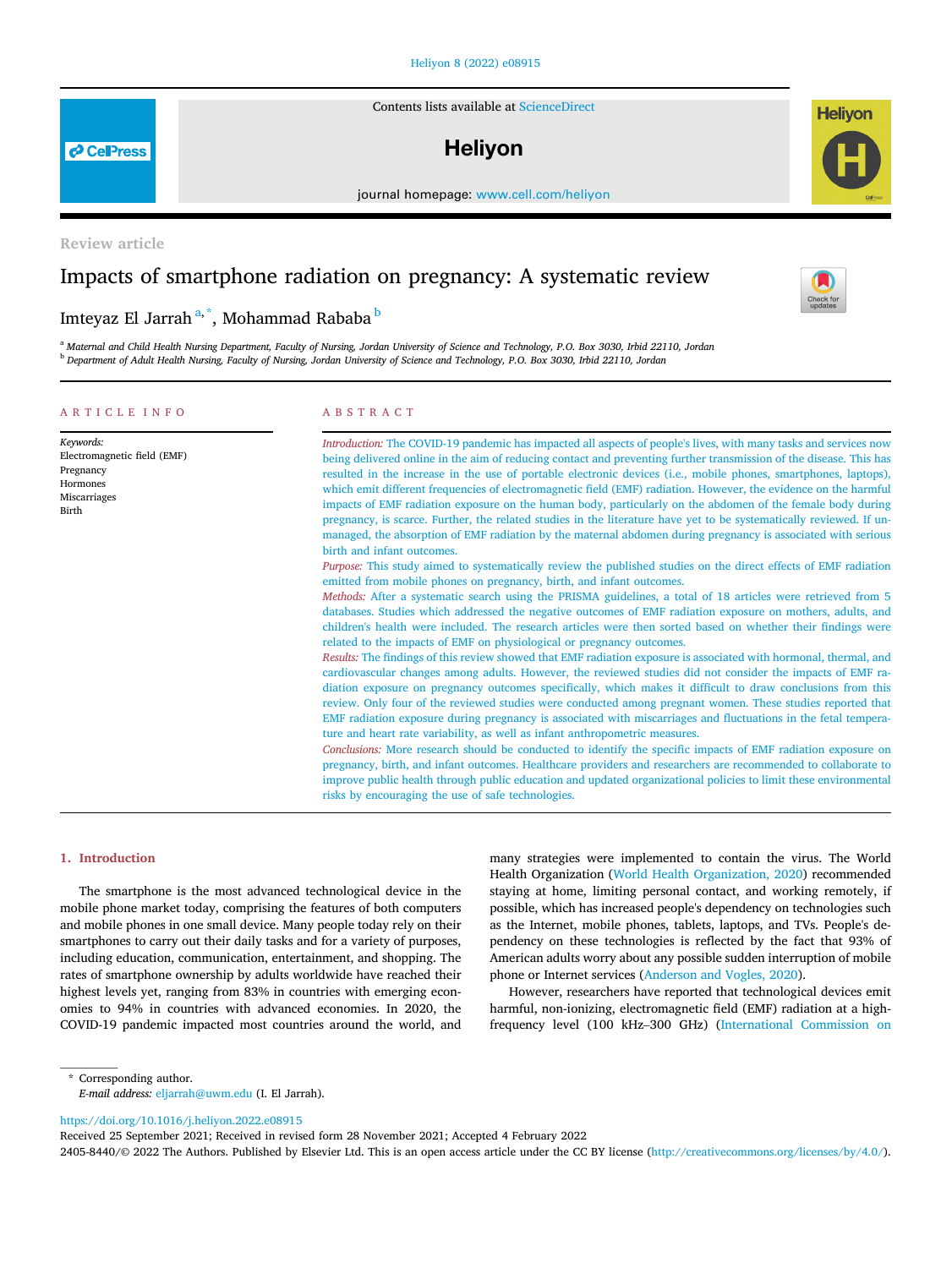[Non-Ionizing Radiation Protection, 2020\)](#page-7-2). Several studies have investigated the biological interaction between the human body and exposure to this radiation. The evidence indicates that the absorption of EMF radiation by the human body is linked with detrimental health impacts, including respiratory problems ([Jung, 2016\)](#page-7-3), muscle pains ([Park, 2015\)](#page-7-4), headaches [\(Alattar et al., 2018](#page-7-5)), and male infertility problems ([Al-Bayyari, 2017\)](#page-7-6).

The absorption of EMF radiation increases with the increased duration of technology use, the number of mobile devices used, calling time, and how far away the EMF radiation is from the human body ([Alattar](#page-7-5) [et al., 2018;](#page-7-5) [Baykan and Ünal, 2019](#page-7-7); [Ekici et al., 2016;](#page-7-8) [Isabona and](#page-7-9) [Srivastava, 2017;](#page-7-9) [Karuserci et al., 2019\)](#page-7-10). Surprisingly, mobile devices continue to emit EMF radiation even after they are switched to flight mode [\(Bauer et al., 2018\)](#page-7-11).

According to [Takei et al. \(2018\),](#page-7-12) it is reported that the EMF radiation of mobile phones that is absorbed by pregnant women can cause changes in the fetal temperature. [Table 3](#page-4-0) shows the magnitude of these changes during different gestational periods. This finding has received increasing attention in the recent literature. Many studies undergo constant updates in order to offer evidence-based explanations of how EMF radiation impacts pregnancy, birth, and the infant. Whilst several research studies have been performed among adults to explain the interaction of EMF radiation with human hormones and the associated health outcomes, few of these studies have included pregnant women. Thus, the purpose of this paper is to review the available studies related to the impacts of EMF radiation exposure on physiological and pregnancy outcomes.

#### 2. Methods

#### 2.1. Design

A systematic review was conducted in line with the Preferred Reporting Items for Systematic Reviews and Meta-Analyses guidelines (PRISMA) [\(Page et al., 2021](#page-7-13)) to answer the following question: "How does maternal exposure to EMF radiation during pregnancy impact pregnancy, birth, and infant outcomes?".

#### 2.1.1. Inclusion and exclusion criteria

This review included all recent articles published in English and which examined the impacts of electronic devices (TVs, smartphones, and mobile phones) that emit the same EMF frequency as smartphones on health outcomes among adults, pregnant women, and newborns or in non-human subjects or in vitro. No restrictions regarding country, participants' ages, race, or gender were applied.

Abstract-only articles, including conference papers and editorial papers, book chapters, reviews, reports, and dissertations, were excluded. Articles published in languages other than English were also excluded.

#### 2.1.2. Search strategy

In order to find relevant articles published within the past five, an electronic search of the following databases was performed: EBSCO, MEDLINE, CINAHL, and PubMed. Combinations of the following keywords were used: "electromagnetic field (EMF)", "mobile phone", "smartphones", "pregnancy", "miscarriages", "birth", "low birth weight", "small gestation", "neonatal health", "infant outcomes", "hormones", "adult health", and "physiological changes". Also, grey literature databases including Open Grey, Google Scholar, and ProQuest were searched. The databases were searched on April 28, 2019, and updated on February 2, 2021.

The Boolean operators "AND" and "OR" were used in order to conduct a detailed search of the relevant literature. The search was limited to qualitative or qualitative studies published in English within the past five years. After an initial search using combinations of the aforementioned keywords, 10450 articles were retrieved. After eliminating duplicates, the number of articles was reduced to 311, and after applying the inclusion and exclusion criteria, 75 articles remained. The complete texts of

the 75 articles were carefully reviewed for eligibility, resulting in 18 articles being included in this review. Grey literature search did not yield additional articles. The researchers used the PRISMA checklist and flowchart to include the eligible articles in this review [\(Figure 1](#page-2-0)).

#### 2.1.3. Data synthesis

The process of data synthesis was executed by two independent reviewers. The researchers used an evidence-based table to summarize the detailed information of the selected articles, including information such as the author/s' name/s, the year of publication, the country in which the study was conducted, and the study aims, design, sample size, and limitations. A summary of the information pertaining to the selected articles is displayed in [Table 1.](#page-2-1)

#### 2.2. Analysis

Each included article was critically appraised using the Johns Hopkins Nursing Evidence-Based Practice Model, an appraisal tool used to assess evidence levels and identify sources of bias ([Dang and Dearholt,](#page-7-14) [2018\)](#page-7-14). The levels of evidence of the reviewed articles are displayed in Tables [2](#page-3-0) and [3](#page-4-0).

#### 2.3. Quality assessment

Given the variety of study designs used in the selected studies, two independent researchers verified the quality of the different methodologies using: (1) the Risk of Bias in Non-Randomized Studies - of Interventions (ROBINS-I) tool [\(ROBINS-I tool, 2021](#page-7-15)), (2) the Risk of Bias 2 (ROB-2) Cochrane tool for randomized studies ([ROB-2, 2021\)](#page-7-16), (3) the National Institute of Health (NIH) tool for observational studies [\(NIH,](#page-7-17) [2021\)](#page-7-17), and (4) the Toxicological Data Reliability Assessment Tool (ToxRTool; [Schneider et al., 2009\)](#page-7-18).

The ROBINS-I tool evaluates the risk of biases in the results of nonrandomized studies of intervention (NRSIs) which do not use randomization to allocate units [\(ROBINS-I tool, 2021](#page-7-15)). It focuses on internal validity and generalizability and covers 7 domains. The responses to each domain are judged based on 5 options: (1) low risk of bias, (2) moderate risk of bias, (3) serious risk of bias, (4) critical risk of bias, and (5) no information [\(ROBINS-I tool, 2021\)](#page-7-15). In this paper, studies that have moderate or low risk of biases are included.

The ROB-2 Cochrane tool for randomized studies provides a framework for evaluating the risk of bias [\(ROB-2, 2021\)](#page-7-16). It consists of 5 domains embedded in signaling questions. Each of the domains is judged as 1) low risks, 2) some concerns, and 3) high risks. These three levels of suspected biases are used to reach overall risk of bias judgments for specific outcomes ([ROB-2, 2021\)](#page-7-16).

The NIH tool for observational studies (cohort and cross-sectional) is used to evaluate the risk of biases based on 14 items which are rated on three points Likert scale: yes, no, or not applicable ([NIH, 2021\)](#page-7-17). The total scores of items are calculated, with 'yes' responses equaling a score of one and "no" or 'NA" answers equaling zero. A total score of 0–5 is judged as poor, 6 to 9 as fair, and 10–14 as good ([NIH, 2021\)](#page-7-17).

The ToxRTool consists of two different parts, one for in vivo and one for in vitro data (ToxRTool; [Schneider et al., 2009\)](#page-7-18). For in vitro studies, 18 criteria are used. Each criterion can be assigned either a '1' (i.e., one point – 'criterion met') or a  $' = '$  (no point – 'criterion not met'). The overall data quality is assessed as 1) reliable without restriction, 2) reliable with restriction, 3) not reliable, or 4) not assigned. Scores 3 and 4 are used to support the evidence (ToxRTool; [Schneider et al., 2009](#page-7-18)).

#### 2.4. Reporting

The selected studies' aims, methods, designs, results, and countries of research were summarized. Based on the risks of EMF radiation exposure on humans, the results were classified into two sections: 1) physiological and 2) pregnancy outcomes, as presented in Tables [2](#page-3-0) and [3.](#page-4-0) Physiological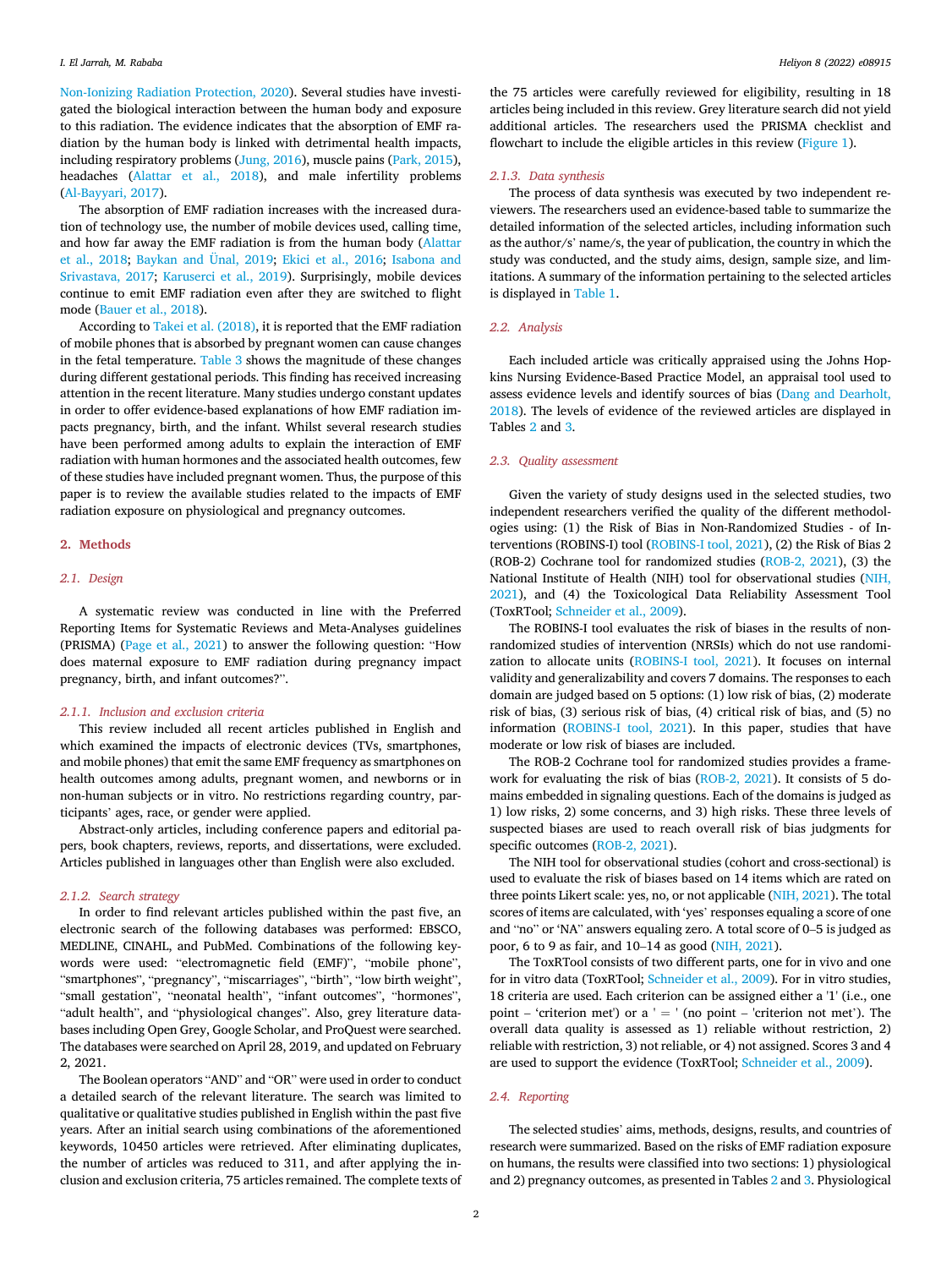<span id="page-2-0"></span>

Figure 1. PRISMA flow chart.

#### <span id="page-2-1"></span>Table 1. Searching strategies used in the literature review.

| Databases (years)                                           | Authors             | Subjects that are affected by technology use | Study methods        |
|-------------------------------------------------------------|---------------------|----------------------------------------------|----------------------|
| PMC (2018-2019)                                             | Tsarna et al.       | Pregnant women                               | A quantitative study |
|                                                             | Saadia              | Pregnant women                               | A quantitative study |
| Springer (2016–2018)                                        | Yüksel et al.       | Mothers                                      | A quantitative study |
|                                                             | Bauer et al.        | Adults                                       | A quantitative study |
| Science Direct (2017)                                       | <b>Birks</b>        | Children                                     | A quantitative study |
| PubMed (2016-2020)                                          | Ekici et al.        | Adults                                       | A quantitative       |
|                                                             | Hoe et al.          | Adults                                       | A quantitative study |
|                                                             | Li et al.           | Pregnant women                               | A quantitative study |
| Scientific Research (2016)                                  | Elsayed & Jastaniah | Adults                                       | A quantitative study |
| DergiPark Academik (2019)                                   | Karuserci et al.    | Pregnant women                               | A quantitative study |
| IEICE Communications Express (2018)                         | Taki et al.         | Pregnant women                               | Model calculations   |
| Canadian Center of Science and Education (2018)             | Alattar et al.      | Adults                                       | A quantitative study |
| Oxford Academic (2019)                                      | Auvinen et al.      | Adults                                       | A quantitative study |
| Indian Journal of Endocrine and Metabolism (2017)           | Baby et al.         | Adults                                       | A quantitative study |
| Europe PMC (2017)                                           | Lu et al.           | Pregnant women                               | A quantitative study |
| Canadian Center of Science and Education (2018)             | Rubic               | Adults                                       | A quantitative study |
| Journal of Biomedical Physics and Engineering (2019)        | Zarei et al.        | Mothers and their children                   | A quantitative study |
| World Academy of Science, Engineering and Technology (2017) | Oasim et al.        | Adults                                       | A quantitative study |

outcomes refer to the effects of EMF radiation on health outcomes among adults in general.

#### 3. Results

The Preferred Reporting Items for Meta-Analysis (PRISMA) checklist and flow chart were utilized in the current review, as shown in [Figure 1.](#page-2-0) The characteristics of the retained citations are presented in Tables [2](#page-3-0) and [3.](#page-4-0)

#### 3.1. Characteristics of the eligible articles

The key characteristics of the identified studies are summarized in Tables [1,](#page-2-1) [2](#page-3-0), and [3.](#page-4-0) As evident, the included studies differed substantially in terms of their design, sample size, and country of origin. With regards to the study designs employed, eight studies were descriptive crosssectional correlational, 4 were experimental, 3 were prospective cohort, two were meta-analysis, and one was model calculation. All of these studies were published within the past five years ago in the English language. The studies were conducted in different countries around the world, including Saudi Arabia, the United States (US), Turkey, South India, Korea, Poland, Sweden and Fenland, Palestine, Jordan, Denmark, Spain, the Netherlands, Japan, Pakistan, Iran, and Norway. The sample sizes varied from one to 83,884 ([Birks et al., 2017;](#page-7-19) [Takei et al., 2018\)](#page-7-12).

#### 3.2. Data quality

Using Johns Hopkins Nursing Evidence-Based Practice Model ([Dang](#page-7-14) [and Dearholt, 2018](#page-7-14)), the quality of the reviewed papers was assessed, as summarized in Tables [2](#page-3-0) and [3.](#page-4-0) Seven studies had an evidence level of A, five studies had an evidence level of B, and four studies had an evidence level of C. Therefore, a three quarter (75%) of the papers had an evidence level of A or B.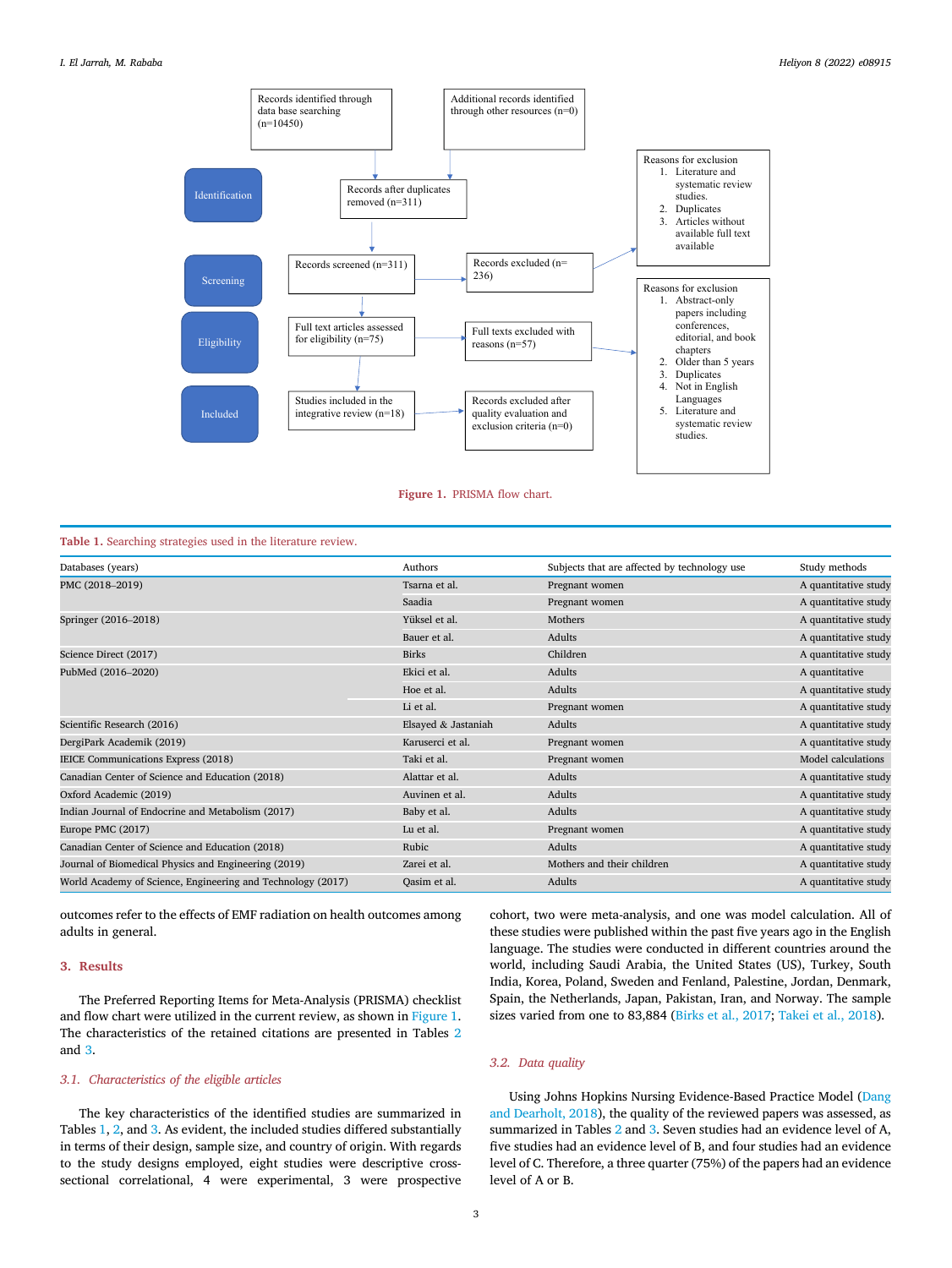#### <span id="page-3-0"></span>Table 2. A summary of the reviewed studies on the maternal & physiological outcomes associated with EMF radiation exposure.

| Country                                            | Design and Sample size (N)                                                                                                      | Results                                                                                                                                                                                                                                                                                                                                                                                                      | <b>Study limitations</b>                           | Rating<br>Strength/ |
|----------------------------------------------------|---------------------------------------------------------------------------------------------------------------------------------|--------------------------------------------------------------------------------------------------------------------------------------------------------------------------------------------------------------------------------------------------------------------------------------------------------------------------------------------------------------------------------------------------------------|----------------------------------------------------|---------------------|
| Saudi Arabia                                       | A prospective descriptive<br>correlation<br>$N = 110$ female and 70 male<br>Adults                                              | Participants who were using<br>smartphones and who had normal<br>thyroid outnumbered those who<br>were not using smartphones and<br>who had thyroid diseases (79.5%:                                                                                                                                                                                                                                         | Convenience sampling method                        | Quality<br>III/B    |
| Turkey                                             | A cross-sectional correlation<br>design<br>$N = 148$ healthy adults (85<br>women and 63 men)                                    | Mobile phone use for $> 1$ hr/day is<br>linked to $>$ HRV <sup>a</sup> and the increase<br>in sympathetic activity ( $p <$<br>$0.001$ ).                                                                                                                                                                                                                                                                     | Small sample size                                  | III/A               |
| <b>US</b>                                          | A randomized, double-blinded,<br>sham-controlled clinical trial<br>(RCT)<br>$N = 20$ healthy, nonsmoking<br>adults (16 females) | The HRV <sup>a</sup> dropped following the<br>software applications ( $p =$<br>0.0013), suggesting a mild<br>relaxation response ( $P < 0.05$ .                                                                                                                                                                                                                                                              | Small sample size                                  | I/B                 |
| South India                                        | A cross-sectional correlation<br>design<br>$N = 83$ undergraduate students<br>$(41$ males & 42 females)                         | A significant correlation between<br>total mobile phone radiation<br>exposure and an increase in TSH<br>was found ( $P < 0.05$ ).                                                                                                                                                                                                                                                                            | Self-report measures                               | III/A               |
| Korea                                              | RCT (double-blind, cross-over,<br>placebo)<br>$N = 22$ adult males                                                              | Users of blue light smartphones<br>experienced an increase in body<br>temperature, serum melatonin<br>levels, and cortisol levels ( $P >$<br>0.05)<br>Body temperatures $>0.1$ °C &<br>$<$ 0.08 °C after using smartphones<br>w/wo blue light.                                                                                                                                                               | Included males only                                | I/B                 |
| Poland                                             | A cross-sectional correlation<br>design<br>$N = 20$ healthy adults (9 females<br>and 11 males)                                  | The mean superficial temperature<br>of the auricle region after 5 min of<br>phone calling in case of normal<br>mode was higher (0.83 $\pm$ 0.04 °C),<br>whereas for flight mode it was<br>lower (0.55 $\pm$ 0.04 °C).<br>For women, the mean temperature<br>increase after 5 min of phone<br>calling in normal mode was $0.78 \pm$<br>0.06 $\degree$ C, whereas in flight mode it<br>was $0.49 \pm 0.05$ °C. | Small sample size                                  | III/C               |
| Sweden and Finland                                 | A prospective cohort study<br>$N = 21049$ in Sweden & $N = 3120$<br>in Finland.                                                 | The participants with the highest<br>decile of recorded call-time<br>(average call-time>276 min per<br>week) at baseline showed a weak,<br>suggestive increased frequency of<br>weekly headaches at 4-year<br>follow-up (Odd Ratio 1.13, 95% CI<br>$0.95 - 1.34$ .                                                                                                                                           | -Self-report measure<br>-Non-representative sample | III/A               |
| Palestine                                          | Experimental study<br>$N = 203$ females, undergraduate<br>students (167 healthy and 36 deaf)                                    | The majority of the participants<br>who used mobile phones for $>5$<br>years complained of headache<br>(16.3%), eye pain (35.49%), and<br>ear pain (12.9%).<br>-Salivary levels of $Na+$ and $K+$<br>were lower in mobile phone users<br>when compared to non-users of<br>mobile phones ( $P < 0.05$ ).                                                                                                      | -Self-report measure<br>-Non-representative sample | I/C                 |
| Jordan<br>$^{\rm a}$ HRV = Heart Rate Variability. | A descriptive cross-sectional<br>correlational<br>$N = 228$ females and 129 males'<br>adults                                    | Most smartphone users who<br>participated in the survey<br>confirmed that they suffered from<br>headaches (65.5%), eye irritation<br>(66.7%), or ear problems<br>$(72.5\%)$ .                                                                                                                                                                                                                                | -Self-report measure<br>-Non-representative sample | III/C               |
|                                                    |                                                                                                                                 |                                                                                                                                                                                                                                                                                                                                                                                                              | 20.5% respectively)                                |                     |

### <span id="page-3-1"></span>3.3. Study design, tools, and measures

As displayed in [Table 1](#page-2-1), eighteen studies were included in this systematic review. Of these studies, nine assessed the correlation between mobile phone use among adults and physiological changes (i.e., thyroid hormones, temperature, HRV, and physical problems). These studies are displayed in [Table 2](#page-3-0). Of these nine studies, two assessed the possible correlation between smartphone use and thyroid hormone changes among females and males using a validated measure ([Baby et al., 2017;](#page-7-20) [Elsayed and Jastaniah, 2016](#page-7-21)). Further, three of these nine studies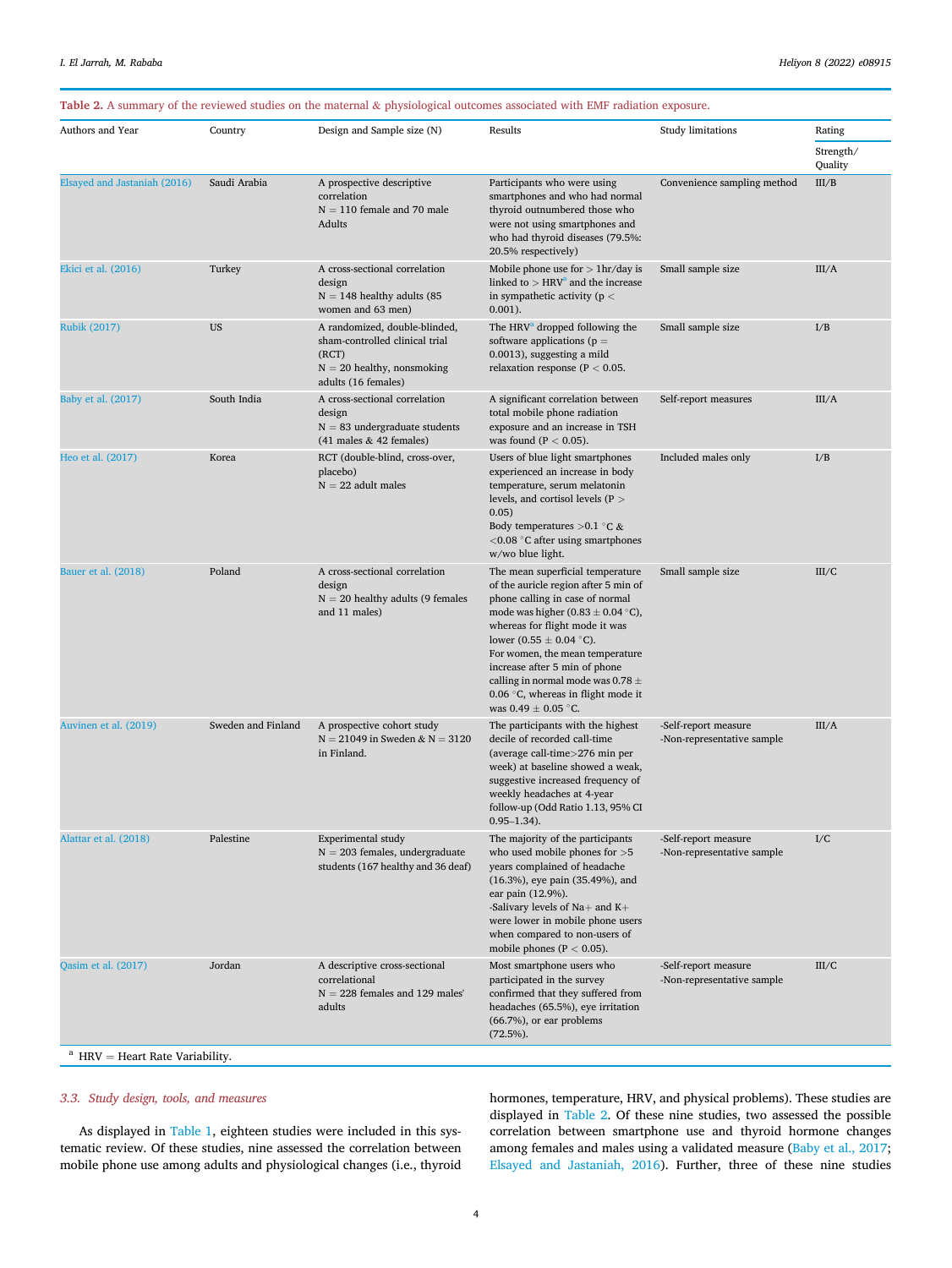#### <span id="page-4-0"></span>Table 3. A summary of included studies on pregnancy outcomes associated with EMF exposure.

|                            | Country                                                                              |                                                                                                                                                                                                       |                                                                                                                                                                                                                                                                                                                                                                                                                                                                                                                                                                                                 |                             |                                |  |
|----------------------------|--------------------------------------------------------------------------------------|-------------------------------------------------------------------------------------------------------------------------------------------------------------------------------------------------------|-------------------------------------------------------------------------------------------------------------------------------------------------------------------------------------------------------------------------------------------------------------------------------------------------------------------------------------------------------------------------------------------------------------------------------------------------------------------------------------------------------------------------------------------------------------------------------------------------|-----------------------------|--------------------------------|--|
| Authors and<br>Year        |                                                                                      | Design and Sample size                                                                                                                                                                                | Results                                                                                                                                                                                                                                                                                                                                                                                                                                                                                                                                                                                         | Study<br>Limitations        | Rating<br>Strength/<br>Quality |  |
| Tsarna et al.<br>(2019)    | 4 studies were included from<br>Denmark, South Korea, Spain, and<br>the Netherlands. | A meta-analysis, longitudinal design<br>$N = 55507$ pregnant women<br>$GA^a = Not$ identified                                                                                                         | The risk of giving birth with small $GA^a > in$<br>the intermediate exposure group than non-<br>exposure group (hazard ratio $= 1.04, 95\%$<br>$CIc: 1.01, 1.07$ ).<br>Mobile phone use was associated with<br>short pregnancy duration ( $P < 0.001$ ) and<br>$PTBd$ (P = 0.003).                                                                                                                                                                                                                                                                                                              | Self-report<br>measures     | III/B                          |  |
| Lu et al. (2017)           | Japan                                                                                | A cross-sectional correlational design<br>$N = 461$ mother-child pairs<br>$GA^a = \langle 27 \text{ Wk}^b \rangle$ .                                                                                  | Heavy use of mobile devices during<br>pregnancy is associated with high<br>premature birth PMB <sup>d</sup> , NICU <sup>e</sup> , and small<br>birth chest circumference ( $P < 0.05$ ).                                                                                                                                                                                                                                                                                                                                                                                                        | Small sample size           | III/A                          |  |
| Saadia (2018)              | Pakistan                                                                             | Cross sectional correlational<br>$N = 69$ women (22 obese & 47 non obese)<br>$GA^a = 37-38$ Wk <sup>b</sup> .                                                                                         | The fetal heart rate variability value was<br>1.28 among women who were non-mobile<br>phone users and 1.53 among women who<br>were mobile phone users ( $P = 0.017$ ,<br>BMI<30).                                                                                                                                                                                                                                                                                                                                                                                                               | Interview biases            | III/B                          |  |
| Li et al. (2017)           | California                                                                           | A prospective cohort study.<br>$N = 913$ pregnant women<br>$GA^a = \langle 10 \text{ Wk}^b \rangle$                                                                                                   | Women who were exposed to higher EMF <sup>t</sup><br>levels $(>2.5 \text{ mG})$ had 2.72 times the risk of<br>miscarriage (hazard ratio = $2.72$ , 95% CI <sup>c</sup> :<br>1.42–5.19) than those with lower $EMFt$<br>exposure $(<2.5$ mG).                                                                                                                                                                                                                                                                                                                                                    | Interview biases            | III/A                          |  |
| Karuserci et al.<br>(2019) | Turkey                                                                               | A cross-sectional correlational<br>$N = 400$ women who have a child aged<br>between 0-5 (boys 199 $& 201$ girls)<br>$GA^a = 27$ to 41 Wk <sup>b</sup> .                                               | $HCg$ < among infants whose mothers<br>watched TV for more than 6 h (watching<br>TV: $35.8 \pm 2.8$ cm (28–43 cm); not<br>watching TV; $37.0 \pm 2.3$ cm (33–41 cm); p<br>$= 0.040.$<br>$HCg$ < among mothers based on a nearby<br>base station (no base station near the<br>home: $36.4 \pm 2.6$ cm (28–43 cm); base<br>station near the home: $35.5 \pm 2.7$ cm<br>$(30-41 \text{ cm})$ ; $p = 0.041$ ).                                                                                                                                                                                      | Use self-report<br>measures | III/B                          |  |
| Birks et al.<br>(2017)     | Denmark, Spain, Netherlands,<br>Norway, and Korea                                    | A meta-analysis, prospective and<br>retrospective cohort designs $N = 83,884$<br>mother-child pairs<br>$GA^a = Not$ determined                                                                        | The risk of having children with<br>hyperactivity/inattention problems<br>increased among mothers who used cell<br>phones during pregnancy (the odds ratio<br>for mothers of medium and high users was<br>1.11, 95% $CIc$ : 1.01, 1.22 and odds ratio<br>1.28, 95% $CI^c: 1.12, 1.48$ respectively).                                                                                                                                                                                                                                                                                            | Recall biases               | III/A                          |  |
| Takei et al.<br>(2018)     | Japan                                                                                | A model calculation<br>$N =$ one pregnant mother<br>$GA^a = 13$ to 26 Wk <sup>b</sup> .                                                                                                               | The maternal body absorbs 0.15, 0.11, and<br>0.35 of magnetic waves per kg at GA <sup>a</sup><br>13, 18, and 26 wks <sup>b</sup> respectively.<br>-Fetal temperatures $>$ by 0.025, 0.030, and<br>0.017 (K) in GA <sup>a</sup> 13, 18, and 26 wks <sup>b</sup><br>respectively.                                                                                                                                                                                                                                                                                                                 | Use one case<br>model       | V/B                            |  |
| Zarei et al.<br>(2019)     | Iran                                                                                 | A cross-sectional design<br>$\mathrm{N}=75$ mothers of healthy children<br>(control group) and 110 mothers of<br>children aged 3-7 years diagnosed with<br>speech problems<br>$GA^a = Not$ determined | Associations were found between the use of<br>cordless phones and offspring speech<br>problems for both before pregnancy and<br>during pregnancy maternal exposure $(P =$<br>0.005 and $P = 0.014$ , respectively).                                                                                                                                                                                                                                                                                                                                                                             | Small sample size           | III/C                          |  |
| Yuskel et al.<br>(2016)    | Turkey                                                                               | An experimental design<br>$N = 32$ rats and their 40-newborn offspring<br>$GA^a = NA$                                                                                                                 | Progesterone, prolactin, and estrogen<br>levels in the 900, 1800, and 2450 MHz/1hr<br>groups were lower compared to the control<br>group ( $p < 0.001$ , $p < 0.05$ , and $p < 0.05$<br>respectively).<br>Estrogen levels were lower in the 2450<br>MHz group compared to those in the 900<br>and 1800 MHz groups ( $p < 0.05$ ).<br>$^{\text{a}}$ GA = gestational age, $^{\text{b}}$ wks = weeks, $^{\text{c}}$ CI = Confidence Interval, $^{\text{d}}$ PMB = premature birth, $^{\text{e}}$ NICU = Neonatal Intensive Care Unit, $^{\text{f}}$ EMF = electromagnetic field, $^{\text{g}}$ HC | Use animal<br>subjects      | I/A                            |  |

<sup>a</sup> GA = gestational age, <sup>b</sup> wks = weeks, <sup>c</sup> CI = Confidence Interval, <sup>d</sup> PMB = premature birth, <sup>e</sup> NICU = Neonatal Intensive Care Unit, <sup>4</sup>  $\mathrm{EMF} =$  electromagnetic field,  $^8$  HC  $=$  head circumference.

examined the correlations between physical complaints and mobile phone use using self-report measures ([Alattar et al., 2018;](#page-7-5) [Auvinen et al.,](#page-7-24) [2019;](#page-7-24) [Qasim et al., 2017](#page-7-25)), and two studies assessed the association between increased body temperature and mobile phone use using a reliable and validated measure ([Bauer et al., 2018;](#page-7-11) [Heo et al., 2017](#page-7-23)). Two studies assessed the correlation between HRV and smartphone use using small sample sizes [\(Ekici et al., 2016;](#page-7-8) [Rubik, 2017\)](#page-7-22), and one of these two studies used a randomized controlled trial (RCT) design to assess the effects of short-term smartphone use (35 min) on HRV ([Rubik, 2017\)](#page-7-22). Meanwhile, the study of [Ekici et al. \(2016\)](#page-7-8) used a cross-sectional design to assess the effects of prolonged smartphone use (>60 min) on HRV.

Nine of the reviewed studies assessed the effects of EMF radiation on pregnancy, birth, and infant outcomes [\(Birks et al., 2017](#page-7-19); [Karsurserci](#page-7-10) [et al., 2019;](#page-7-10) [Li et al., 2017;](#page-7-26) [Lu et al., 2017](#page-7-27); [Saadia, 2018](#page-7-28); [Tsarna et al.,](#page-7-29)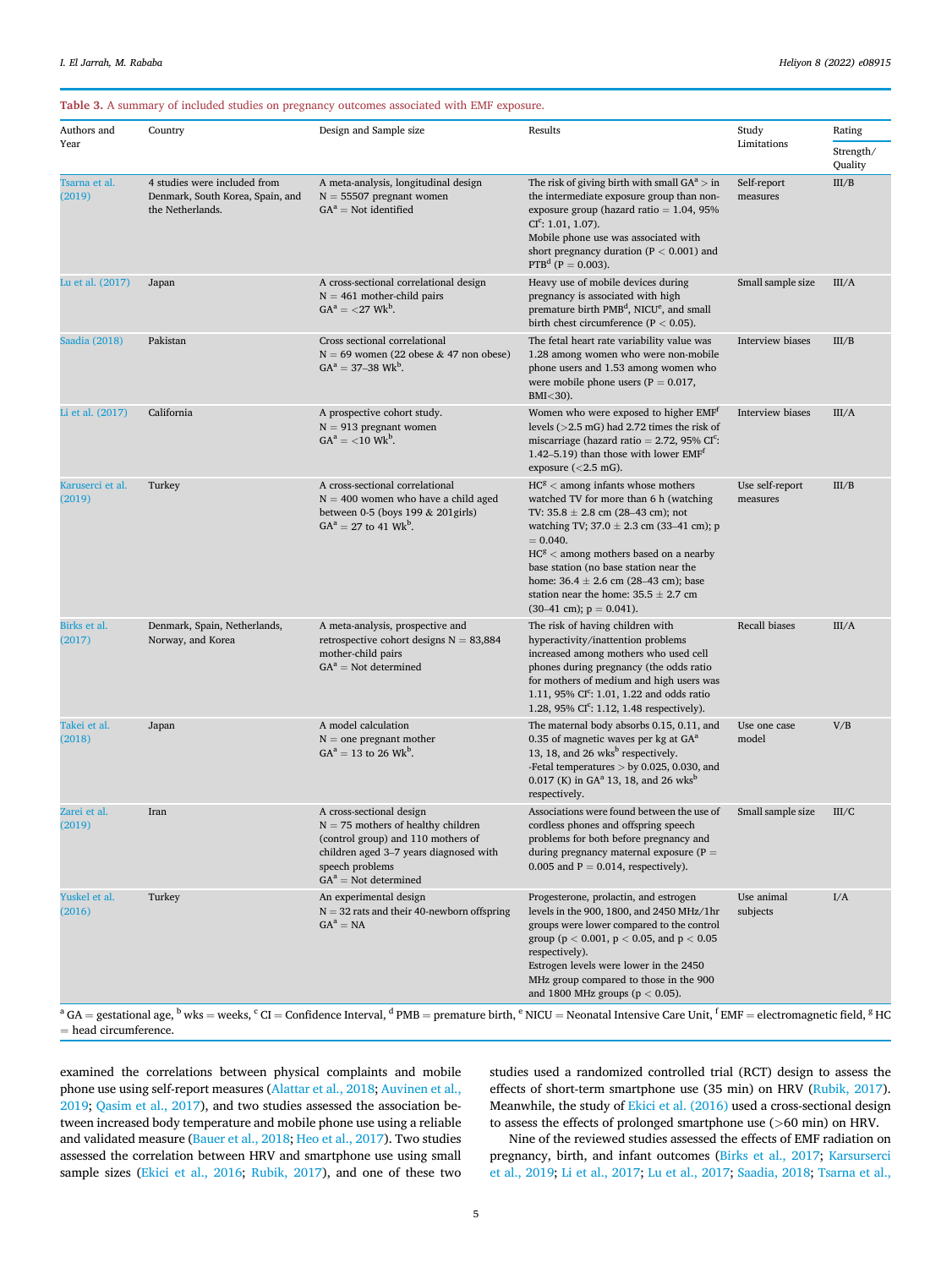[2019;](#page-7-29) [Taki et al., 2018](#page-7-12); [Yuksel et al., 2016;](#page-7-31) [Zarei et al., 2019\)](#page-7-30). One experimental study was conducted among pregnant rats to assess the effects of EMF radiation exposure on maternal hormones [\(Yuksel et al.,](#page-7-31) [2016\)](#page-7-31), whilst another study examined the association between mobile phone use during pregnancy and fetal HRV using a validated scale ([Saadia, 2018](#page-7-28)). Three studies examined the effects of EMF radiation exposure on pregnancy duration, child hyperactivity, and speech problems ([Birks et al., 2017](#page-7-19); [Tsarna et al., 2019](#page-7-29); [Zarei et al., 2019](#page-7-30)). Of these three studies, one used a cross-sectional design [\(Zarei et al., 2019](#page-7-30)) and two used the meta-analysis method [\(Birks et al., 2017;](#page-7-19) [Tsarna et al.,](#page-7-29) [2019\)](#page-7-29).

One of the reviewed studies used a prospective cohort design to assess the association between EMF radiation exposure and miscarriages by conducting interviews to ascertain the possible confounders of miscarriages ([Li et al., 2017](#page-7-26)). Another study used a case model and measured fetal temperatures after a pregnant woman was exposed to smartphone radiation ([Takei et al., 2018\)](#page-7-12). Two studies that assessed the association between maternal exposure to EMF radiation and the risks of giving birth prematurely used a cross-sectional design [\(Karuserci et al., 2019](#page-7-10); [Lu](#page-7-27) [et al., 2017](#page-7-27)).

Based on this review, few studies were found to have examined the physiological impacts of EMF radiation exposure on pregnant women, and the results are displayed in [Table 2.](#page-3-0) To obtain more information about the physiological changes that EMF radiation exposure could leave on human bodies, studies conducted among adults were critiqued and included to meet the objectives of this review.

#### 3.4. Impacts of EMF radiation exposure on physiological outcomes

Exposure to EMF radiation is a factor that may alter the physiological status of adults, potentially leading to hormonal, cardiovascular, and thermal changes [\(Table 2](#page-3-0)). [Takei et al. \(2018\)](#page-7-12) reported that during pregnancy, the maternal placenta absorbs the EMF radiation of smartphones, which leads to an increase in fetal temperatures. According to Takei et al., the placenta serves as the connection between the fetal membranes and maternal tissues; exchanging nutrients and oxygen. Therefore, any rise in the placental temperature may be transferred to the fetus and lead to changes in its metabolic process and placental blood inflow patterns.

In this review, three studies supported the occurrence of hormonal changes in participants who were exposed to EMF radiation ([Baby et al.,](#page-7-20) [2017;](#page-7-20) [Heo et al., 2017](#page-7-23); [Yuksel et al., 2016](#page-7-31)). For example, a recent RCT which was conducted on pregnant rats explained that, after exposure to electromagnetic radiation (i.e., 1800 MHz radiated from mobile phones) for a period of 1 h per day, levels of maternal plasma prolactin, estrogen, and progesterone decreased from 0.3, 10, and 67 ng/ml to 0.22, 4, and 30 ng/ml, respectively [\(Yuksel et al., 2016](#page-7-31)). Another RCT which was conducted on humans showed that exposure to EMF radiation led to an increase in the cortisol hormone level from 14 mg/dl at 9:00 pm to 15 mg/dl at 7:00 am in males who were using smartphones with blue light (i.e., during the night, smartphones emit light-emitting diodes (LEDs) or artificial bright lights) as compared to those who were not ([Heo et al.,](#page-7-23) [2017\)](#page-7-23). Furthermore, [Baby et al. \(2017\)](#page-7-20) explained that males and females who were exposed to electromagnetic radiation from mobile phones had higher thyroid-stimulating hormone (TSH) levels than those who were not, with each one unit increase in exposure to EMF radiation contributing to an increase in TSH values by 0.00004 units ( $P = 0.025$ ).

Heart rate variability is among the parameters examined when the correlation between smartphone use and cardiovascular changes is assessed, as it is considered a crucial marker of cardiovascular risk factors ([Jarczok et al., 2019](#page-7-32)). [Rubik \(2017\)](#page-7-22) showed that exposure to smartphone EMF radiation for 35 min at a distance of less than one meter was associated with an increase in HRV ([Rubik, 2017](#page-7-22)). Meanwhile, another

cross-sectional study found that smartphone use lasting for more than 1 h decreased HRV. During pregnancy, the subsequent negative effects of this change could not be ignored. In particular, changes in HRV resulting from smartphone use may be masked by the actual physiological changes in HRV resulting from pregnancy itself. During pregnancy, HRV decreases in the first trimester and increases in the second and third trimesters [\(Alam and Choudhary, 2018](#page-7-33)).

Four studies reported information about physical complaints associated with smartphone use, with mobile phone users reported more likely than non-users to experience headaches, ear problems, and eye irritations ([Alattar et al., 2018](#page-7-5); [Qasim et al., 2017](#page-7-25)). In particular, weekly headaches have been reported to increase with mobile phone use which exceeds 276 min per week ([Auvinen et al., 2019](#page-7-24)).

Moreover, smartphone use was reported by three studies to increase body temperature [Bauer et al. \(2018\);](#page-7-11) [Hoe et al. \(2017\)](#page-7-23); [Takei et al.](#page-7-12) [\(2018\)](#page-7-12). [Heo et al. \(2017\)](#page-7-23) reported an increase in body temperature after smartphone use lasting 150 min, whilst [Bauer et al. \(2018\)](#page-7-11) found that during a 5-minute call using a smartphone, the body temperature in the auricle area rose. [Table 2](#page-3-0) shows the magnitudes of temperature changes by smartphone use. However, [Heo et al. \(2017\)](#page-7-23) and [Bauer et al. \(2018\)](#page-7-11) did not take into consideration whether the participating women were pregnant or not. The study of [Takei et al. \(2018\)](#page-7-12) reported increased temperature in the fetus during the 13th, 18th, and 26th gestational weeks in a pregnant woman exposed to EMF smartphone radiation. Although this study used a case study model of a pregnant woman, the findings provide clear indications that EMF radiated from mobile devices used by women during pregnancy has the potential to penetrate fetal tissues and change the fetal environment. Therefore, studying the impacts of EMF radiation on pregnancy outcomes is crucial.

#### 3.5. Impacts of EMF radiation exposure on pregnancy outcomes

[Table 3](#page-4-0) presents the reviewed studies which support the presence of risks on pregnancy, birth, and infant outcomes among pregnant mothers exposed to EMF radiation. For example, one study examined the fetal HRV [\(Saadia, 2018\)](#page-7-28), which is considered a marker of fetal wellbeing ([Ayres-de-Campos et al., 2015](#page-7-34)), and reported that fetal HRV values rise when pregnant women use their mobile phones.

Two of the studies reviewed provided evidence of changes in infant anthropometrics among pregnant women exposed to EMF radiation ([Karuserci et al., 2019;](#page-7-10) [Lu et al., 2017\)](#page-7-27). One study reported that pregnant women who used their mobile phones during pregnancy were more likely than non-users to give birth to infants with low birth weight ([Karuserci et al., 2019\)](#page-7-10). This study also showed that pregnant women who were exposed to EMF radiated from base stations and TVs were more likely to give birth to infants with small head circumference ([Karuserci](#page-7-10) [et al., 2019](#page-7-10)). Meanwhile, [Lu et al. \(2017\)](#page-7-27) showed that pregnant women who use their mobile phones excessively tend to give birth to infants with small chest circumference, as compared to women who use their mobile phones moderately.

Length of pregnancy among women who use mobile phones was assessed in two studies, with the large prospective cohort study of [Li et al.](#page-7-26) [\(2017\)](#page-7-26) reporting that exposure to EMF radiation increases the risk of miscarriage (<10 weeks). Further, the large meta-analysis of [Tsarna et al.](#page-7-29) [\(2019\)](#page-7-29) reported that mothers in the moderate exposure to mobile phone EMF radiation group were at a higher risk of giving birth at lower gestational age (<36 weeks) than were mothers in the low exposure group.

Two of the reviewed studies examined the long-term effects of mobile phone use by women during pregnancy on their children. One crosssectional study found that using mobile phones during pregnancy increased the chances of giving birth to children with speech problems ([Zarei et al., 2019](#page-7-30)). Meanwhile, the large metanalysis of [Birks et al.](#page-7-19)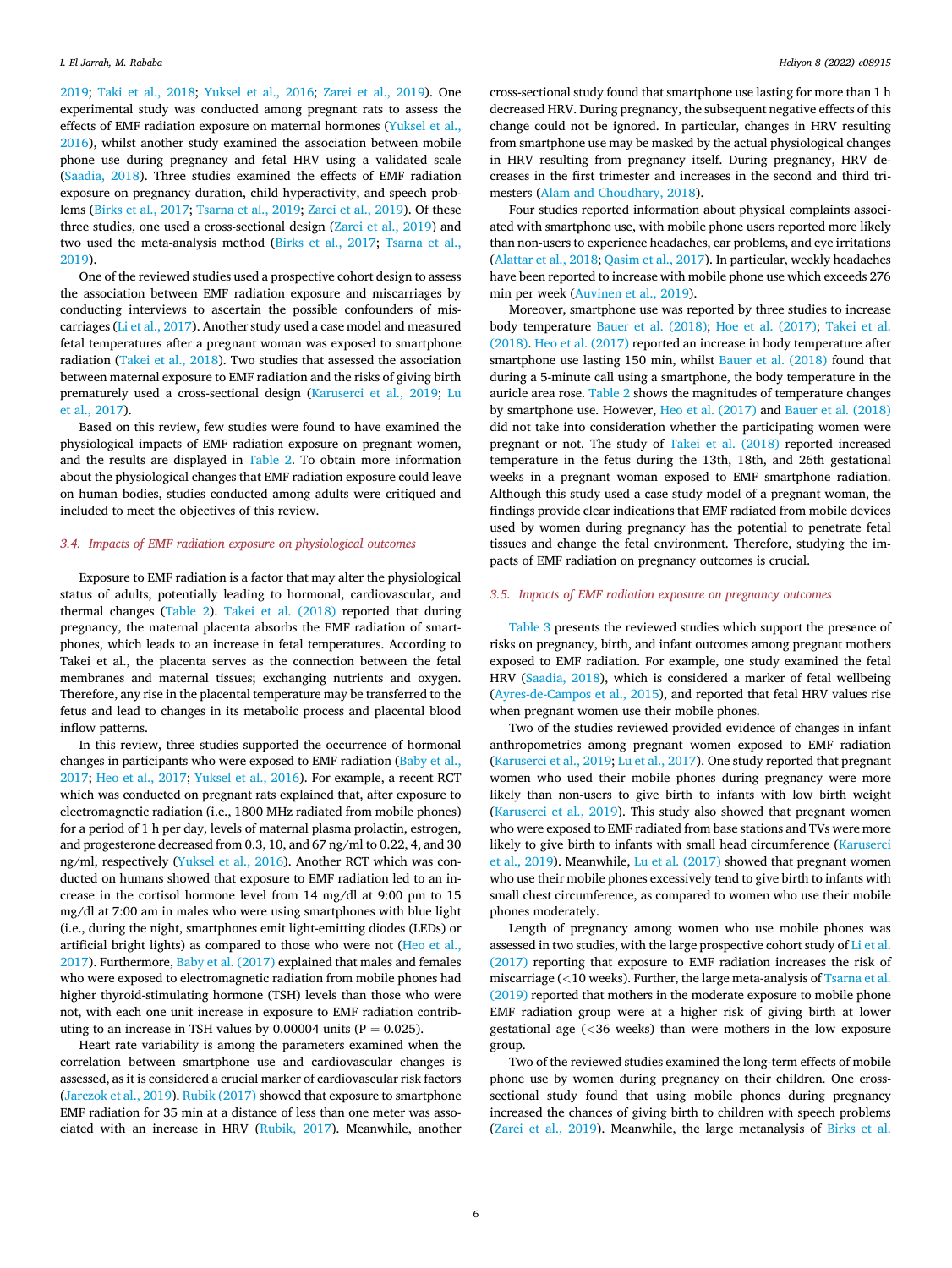[\(2017\)](#page-7-19) reported that women who use mobile phones at medium to high levels during pregnancy are at an increased risk of giving birth to children with hyperactivity/inattention problems.

#### 4. Discussion

The studies analyzed in this review show that EMF radiation from mobile phones has health risks on physiological, pregnancy, birth, and infant outcomes. Although these risks have not been widely investigated, some conclusions about the impacts of exposure to EMF radiation on health outcomes may be drawn.

Among these health outcomes are changes in the physiological status of adults, including changes in HRV, temperature, and hormones. Two of the studies reviewed showed that exposure to EMF radiation from smartphones causes changes in HRV, and whilst these studies did not use a standardized mobile phone, the correlation was significant ([Ekici et al.,](#page-7-8) [2016;](#page-7-8) [Rubik, 2017](#page-7-22)). HRV is considered a crucial indicator of cardiovascular risk factors, including blood pressure, lipids, glucose, and inflammation [\(Jarczok et al., 2019\)](#page-7-32). During pregnancy, changes in maternal HRV are associated with changes in fetal HRV ([Arai et al., 2009](#page-7-35)), with the latter reflecting the developmental status of the fetal nervous system ([Schneider et al., 2018](#page-7-36)). In this review, the two studies which assessed HRV were both conducted among adults [\(Ekici et al., 2016](#page-7-8); [Rubik, 2017\)](#page-7-22), which makes it difficult to make conclusions on the impacts of EMF radiation on pregnant women. Thus, further research which examines the health risks and behaviors associated with pregnant women's exposure to EMF radiation is needed to increase healthcare providers' awareness.

Several studies have reported an association between EMF radiation exposure and hormonal changes [\(Elsayed and Jastaniah, 2016](#page-7-21); [Baby](#page-7-20) [et al., 2017;](#page-7-20) [Yüksel et al., 2016\)](#page-7-31). However, one of these studies, which examined maternal hormones during pregnancy, was limited to animals ([Yüksel et al., 2016\)](#page-7-31). Further, another study used a validated tool among adults with thyroid diseases but failed to yield significant results regarding changes in thyroid hormones among mobile phone users ([Elsayed and Jastaniah, 2016](#page-7-21)).

One study conducted among healthy individuals exposed to EMF radiation reported an increase in thyroid hormones among mobile phone users ([Baby et al., 2017\)](#page-7-20). However, there is a lack of evidence related to the association between EMF radiation exposure and changes in thyroid hormones in pregnant women. Increased maternal thyroid-stimulating hormones (TSH) during pregnancy have been found to be associated with intrauterine growth restriction, preterm birth, and maternal problems (e.g., pregnancy loss, preeclampsia, and antepartum hemorrhage) ([Shrestha et al., 2019\)](#page-7-37).

Three studies showed that exposure to EMF radiation during pregnancy has negative impacts on pregnancy and birth outcomes. Specifically, one study reported that exposure to EMF radiation during pregnancy increases the risk of miscarriage [\(Li et al., 2017](#page-7-26)). Further, two studies reported that mothers who used mobile phones during pregnancy were more likely than non-users to have shorter pregnancies [\(Tsarna](#page-7-29) [et al., 2019\)](#page-7-29) and give birth to premature infants [\(Karuserci et al., 2019\)](#page-7-10). These outcomes may be explained by the evidence regarding increased fetal temperatures ([Taki et al., 2018](#page-7-12)) and fetal HRV ([Saadia, 2018\)](#page-7-28) among pregnant women who use their mobile phones during pregnancy. These physiological changes may threaten pregnancy and increase the risk of emergency delivery, which also increases the risks of miscarriage or giving birth to premature infants. Therefore, it is important that healthcare providers assess the status of pregnant women who are exposed to EMF radiation and evaluate their pregnancies in terms of the high risks associated with EMF radiation exposure.

The reviewed studies provide evidence for the urgent need for more research which assesses the impacts of EMF radiation exposure on pregnancy, birth, and infant outcomes. Only three of the reviewed studies examined the effects of EMF radiation exposure on pregnancy outcomes, of which one used a metanalysis design with a large sample ([Tsarna et al.,](#page-7-29)

[2019\)](#page-7-29). Meanwhile, the remaining studies assessed the impacts of EMF radiation exposure on physiological health outcomes among adults, which limits the generalizability of the findings to pregnant women.

To our knowledge, this is the first systematic review to assess the impacts and associated risks of exposure to EMF radiation during pregnancy on physiological, pregnancy, birth, and infant outcomes. However, this study had limitations which should be considered when interpreting the results. First, the possible risks of EMF radiation exposure on pregnancy limit the feasibility of conducting experimental studies in this field. For example, none of the reviewed studies were interventional, and some studies used self-report tools to assess previous smartphone use, which may have resulted in recall bias [\(Birks et al., 2017](#page-7-19)). Second, none of the reviewed studies considered the different impacts of high or low frequencies of EMF radiation on pregnancy, birth, and infant outcomes. Third, the fact that some studies were cross-sectional made it difficult to find causal relationships between EMF radiation from smartphones and negative pregnancy, birth, and infant outcomes. Fourth, the reviewed studies did not assess the impacts of exposure to EMF radiation during different stages of pregnancy, and it is therefore difficult to identify the specific impacts of EMF radiation exposure based on gestational week.

Future research in this field should include large longitudinal prospective studies that assess the impacts of exposure to EMF radiation on pregnancy, birth, and infant outcomes. These studies should consider variables such as maternal HRV, fetal HRV, maternal hormones, maternal temperature, fetal temperature, premature birth, and shortened pregnancy. The correlations between EMF radiation exposure and the aforementioned variables should also be examined in terms of gestational age. Further, the impact of EMF radiation exposure on the physiological outcomes among pregnant women needs further exploration in future studies.

#### 5. Conclusion

The current review found EMF radiation exposure to be linked to hormonal, thermal, and cardiovascular changes in adults. EMF radiation exposure has also been linked with miscarriages and alternations in fetal temperature, HRV, and infant anthropometric measurements. A thorough review of each of the selected studies revealed that further research is needed to find conclusive evidence regarding the impacts of EMF radiation exposure on maternal physiological status and pregnancy, birth, and infant outcomes. This gap in the literature needs to be addressed for the development of effective strategies for safe pregnancy. Follow-up studies conducted among pregnant women who use mobile phones during pregnancy are highly recommended. Healthcare providers need to take into consideration the in the potential maternal and fetal health status changes that are associated with mobile phone use. Fetal temperature, HRV, and anthropometric measures need to be assessed on a regular basis. Health care providers may use this evidence to encourage pregnant women to use their mobile phones in ways which decrease the risks of harm to the woman and the fetus. Women may set limits on their use, keep mobile phones away from their bodies, or use device with very low-frequency EMF radiation.

#### **Declarations**

#### Author contribution statement

All authors listed have significantly contributed to the development and the writing of this article.

#### Funding statement

This research did not receive any specific grant from funding agencies in the public, commercial, or not-for-profit sectors.